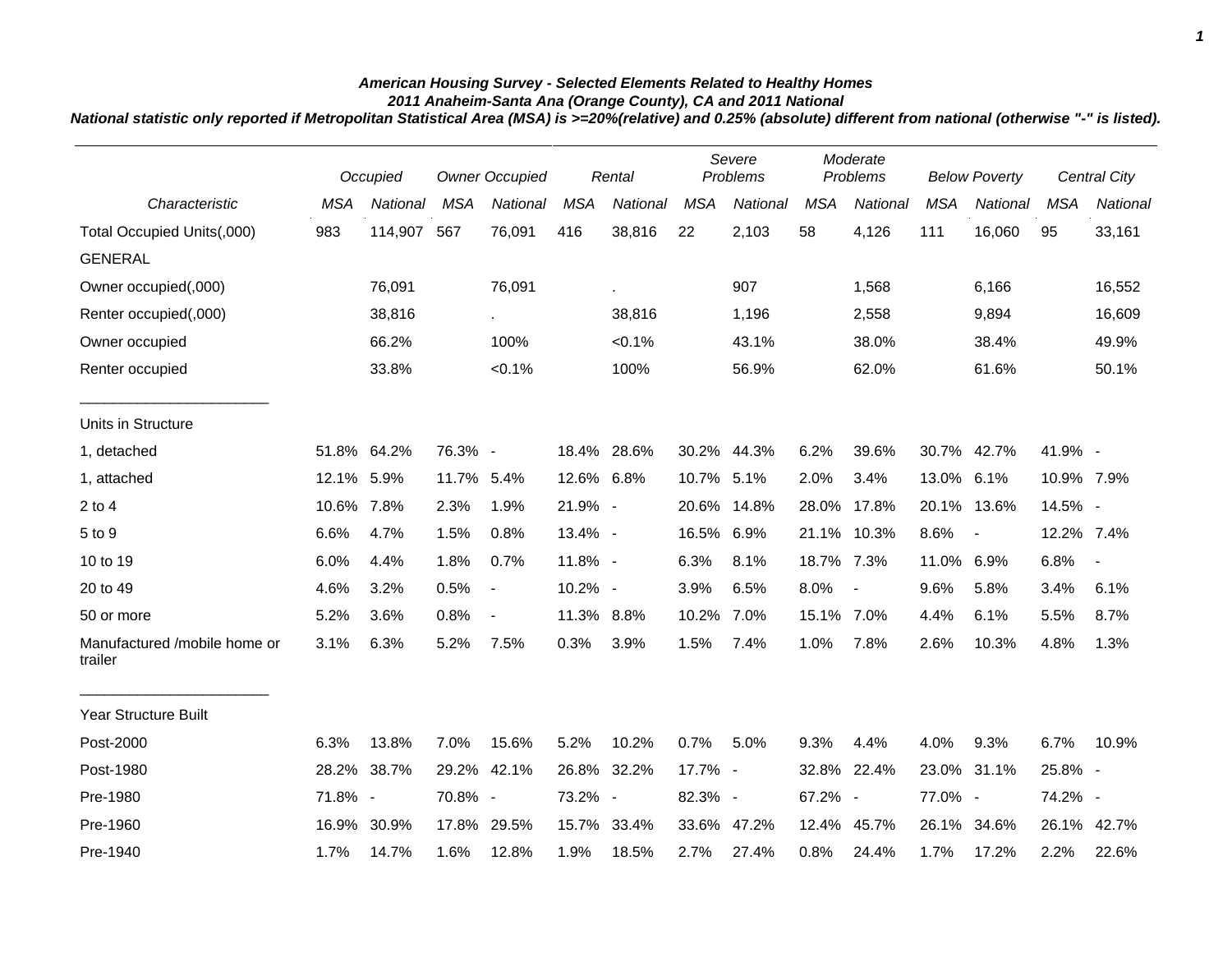|                                                        | Occupied |                          | <b>Owner Occupied</b> |                | Rental     |          | Severe<br>Problems |                 | Moderate<br>Problems |                 | <b>Below Poverty</b> |                          | Central City   |                 |
|--------------------------------------------------------|----------|--------------------------|-----------------------|----------------|------------|----------|--------------------|-----------------|----------------------|-----------------|----------------------|--------------------------|----------------|-----------------|
| Characteristic                                         | MSA      | National                 | MSA                   | National       | <b>MSA</b> | National | <b>MSA</b>         | National        | <b>MSA</b>           | National        | <b>MSA</b>           | National                 | <b>MSA</b>     | National        |
| Foundation (for 1-unit not<br>manufactured)            |          |                          |                       |                |            |          |                    |                 |                      |                 |                      |                          |                |                 |
| 1-Unit not manufactured(,000)                          | 628      | 80,505                   | 499                   | 66,752         | 129        | 13,753   | 9                  | 1,040           | 5                    | 1,772           | 49                   | 7,844                    | 50             | 18,949          |
| With a basement under all of<br>house                  | 0.2%     | 32.7%                    | 0.1%                  | 34.4%          | 0.3%       | 24.0%    |                    | $< 0.1\%$ 32.2% |                      | $< 0.1\%$ 22.1% |                      | $< 0.1\%$ 27.3%          |                | $< 0.1\%$ 31.9% |
| With a basement under part of<br>house                 | 0.7%     | 10.6%                    | 0.9%                  | 11.3%          | 0.3%       | 7.2%     | 15.5% 7.9%         |                 | $< 0.1\%$ 8.7%       |                 | $< 0.1\%$ 7.3%       |                          | $< 0.1\%$ 8.1% |                 |
| With a crawl space                                     | 13.3%    | 22.1%                    | 13.5%                 | 21.4%          | 12.3%      | 25.3%    | 13.1%              | 24.1%           | 6.6%                 | 40.2%           | 17.1%                | 25.9%                    | 17.7% -        |                 |
| On a concrete slab                                     | 84.8%    | 33.1%                    | 84.6%                 | 31.5%          | 85.9%      | 41.1%    |                    | 71.4% 29.7%     |                      | 93.4% 23.7%     | 81.7%                | 36.4%                    | 81.1%          | 38.2%           |
| In some other way                                      | 1.0%     | 1.6%                     | 0.9%                  | 1.4%           | 1.3%       | 2.4%     | $< 0.1\%$ 6.1%     |                 | $< 0.1\%$ 5.3%       |                 | 1.2%                 | 3.2%                     | 1.2%           | 1.6%            |
| <b>EXTERIOR</b>                                        |          |                          |                       |                |            |          |                    |                 |                      |                 |                      |                          |                |                 |
| <b>External Building Conditions (non</b><br>multiunit) |          |                          |                       |                |            |          |                    |                 |                      |                 |                      |                          |                |                 |
| Sagging roof                                           | 1.0%     | 2.0%                     | 0.8%                  | 1.8%           | 1.5%       | 2.9%     | 5.1%               | 9.0%            | $< 0.1\%$            | 11.4%           | 0.6%                 | 3.8%                     | 2.7%           |                 |
| Missing roofing material                               | 1.8%     | 3.6%                     | 1.5%                  | 3.4%           | 3.1%       | 4.1%     | 6.7%               | 9.9%            | 7.0%                 | 14.3%           | 6.3%                 | $\overline{\phantom{a}}$ | 0.6%           | 3.8%            |
| Hole in roof                                           | 0.7%     | 1.5%                     | 0.5%                  | 1.3%           | 1.7%       | 2.4%     | 15.7%              | 7.6%            | 6.3%                 | 11.9%           | 2.8%                 | 3.4%                     | $< 0.1\%$      | 1.9%            |
| Missing bricks, siding, other<br>outside wall material | 1.2%     | 2.5%                     | 0.7%                  | 2.2%           | 3.2%       | 3.9%     | 19.8%              | 10.7%           | $< 0.1\%$            | 14.2%           | 3.1%                 | 5.0%                     | 5.6%           | 3.2%            |
| Sloping outside walls                                  | 1.0%     | $\overline{\phantom{a}}$ | 0.9%                  | $\blacksquare$ | 1.6%       | 2.2%     | 7.8%               | 5.9%            | $< 0.1\%$            | 8.4%            | 0.6%                 | 2.3%                     | $< 0.1\%$      | 1.5%            |
| Boarded up windows                                     | 0.4%     | 1.0%                     | 0.3%                  | 0.9%           | 0.5%       | 1.6%     | $< 0.1\%$          | 4.5%            | 4.0%                 | 6.1%            | 0.8%                 | 2.6%                     | 0.4%           | 1.5%            |
| Broken windows                                         | 2.1%     | 4.2%                     | 1.4%                  | 3.7%           | 4.6%       | 6.6%     | 4.7%               | 14.1%           | 7.6%                 | 18.1%           | 6.5%                 | 8.6%                     | $< 0.1\%$      | 4.8%            |
| Bars on windows                                        | 2.5%     |                          | 2.7%                  |                | 1.7%       | 3.8%     | $< 0.1\%$          | 4.2%            | 2.3%                 | 7.5%            | 1.0%                 | 4.8%                     | 3.1%           | 8.9%            |
| Foundation crumbling or has open<br>crack or hole      | 5.8%     |                          | 4.9%                  |                | 9.4%       | 6.8%     |                    | 31.6% 15.0%     | 3.7%                 | 18.5%           | 11.8%                | 8.4%                     | 4.9%           | 6.4%            |
| None of the above                                      | 85.8% -  |                          | 87.7% -               |                | 78.2% -    |          | 59.3% -            |                 |                      | 78.0% 50.3%     | 76.0% -              |                          | 84.9% -        |                 |
| None of the above(excluding bars) 87.6% -              |          |                          | 89.6% -               |                | 79.6% -    |          | 59.3% -            |                 |                      | 78.0% 53.3%     | 77.0% -              |                          | 88.1% -        |                 |
| Water Leakage During Last 12<br>Months                 |          |                          |                       |                |            |          |                    |                 |                      |                 |                      |                          |                |                 |

*2*

٠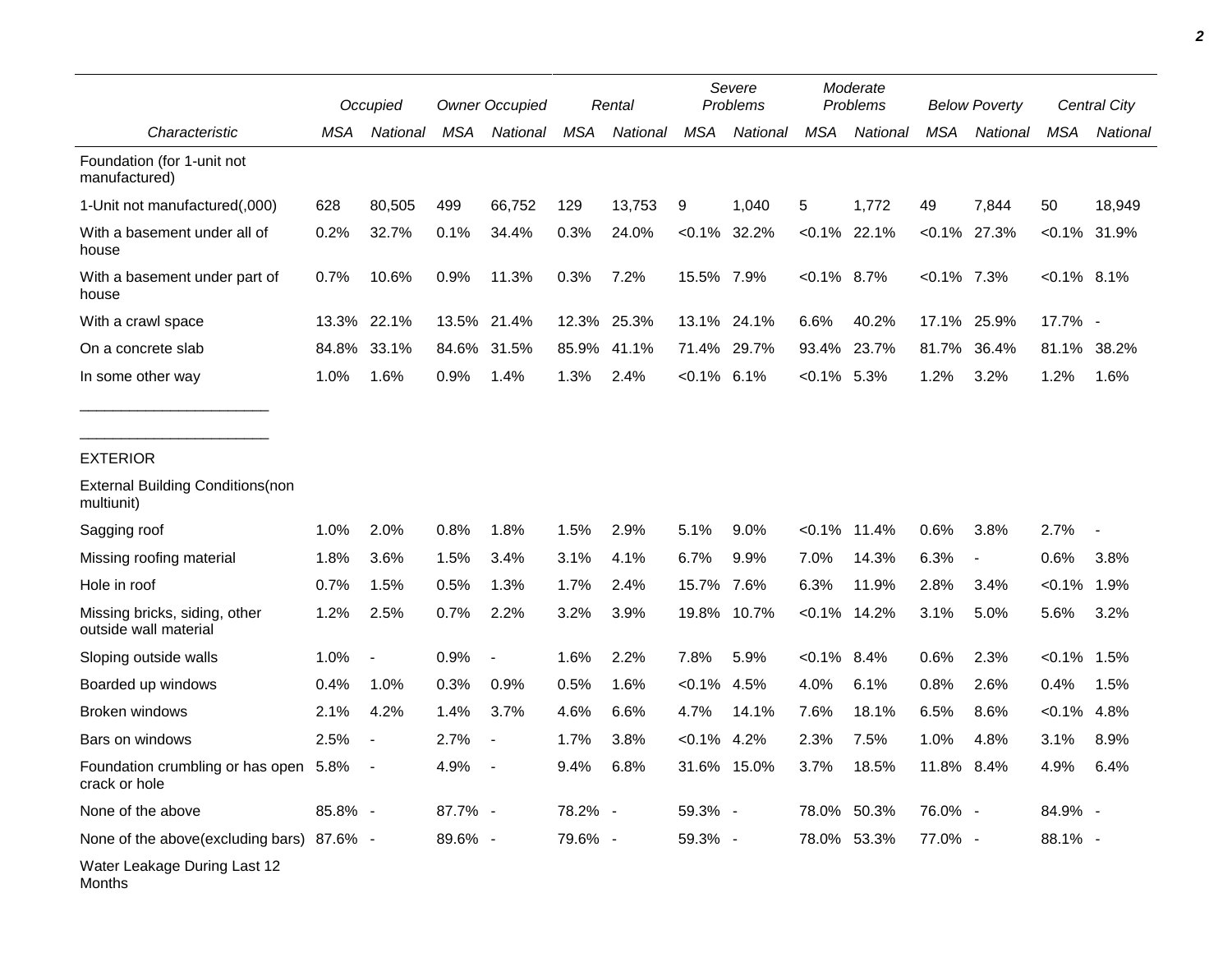|                                         |           | Occupied                 |           | <b>Owner Occupied</b>    |            | Rental                   |                | Severe<br>Problems |            | Moderate<br>Problems |            | <b>Below Poverty</b>     |           | Central City             |  |
|-----------------------------------------|-----------|--------------------------|-----------|--------------------------|------------|--------------------------|----------------|--------------------|------------|----------------------|------------|--------------------------|-----------|--------------------------|--|
| Characteristic                          | MSA       | National                 | MSA       | National                 | <b>MSA</b> | National                 | <b>MSA</b>     | National           | <b>MSA</b> | National             | <b>MSA</b> | National                 | MSA       | National                 |  |
| With leakage from outside<br>structure  | 6.7%      | 11.0%                    | 7.4%      | 11.5%                    | 5.9%       | 9.8%                     | 13.7% 17.4%    |                    | 9.3%       | 29.4%                | 10.2% -    |                          | 10.0% -   |                          |  |
| Roof                                    | 4.6%      | 5.7%                     | 5.3%      | $\overline{\phantom{a}}$ | 3.6%       | 4.9%                     | 11.7% -        |                    | 5.3%       | 16.8%                | 7.8%       | $\overline{\phantom{a}}$ | 6.3%      | $\blacksquare$           |  |
| <b>Basement leak</b>                    | $< 0.1\%$ | 2.8%                     | $< 0.1\%$ | 3.4%                     | $< 0.1\%$  | 1.4%                     | $< 0.1\%$ 2.5% |                    | $< 0.1\%$  | 5.1%                 | <0.1%      | 1.9%                     | $< 0.1\%$ | 2.6%                     |  |
| Walls, closed windows, or doors<br>leak | 1.6%      | 2.2%                     | 0.9%      | 1.8%                     | 2.6%       | $\blacksquare$           | 10.4% 4.7%     |                    | 3.5%       | 8.9%                 | 4.2%       | 2.8%                     | 2.2%      | 2.9%                     |  |
| Other or Unknown exterior Leak          | 1.1%      | $\blacksquare$           | 1.2%      | $\overline{\phantom{a}}$ | 0.9%       | 1.3%                     | $<0.1\%$ 2.9%  |                    | 1.3%       | 3.3%                 | 0.7%       | 1.3%                     | 1.7%      | 1.4%                     |  |
| <b>INTERIOR</b>                         |           |                          |           |                          |            |                          |                |                    |            |                      |            |                          |           |                          |  |
| Damage                                  |           |                          |           |                          |            |                          |                |                    |            |                      |            |                          |           |                          |  |
| Holes in floors                         | 0.8%      | $\overline{\phantom{a}}$ | 0.4%      | 0.7%                     | 1.4%       | $\overline{\phantom{a}}$ | 11.0% 7.2%     |                    | 6.3%       | 9.9%                 | 1.7%       | 2.1%                     | 1.5%      |                          |  |
| Open cracks or holes                    | 2.8%      | 5.2%                     | 2.5%      | 4.2%                     | 3.3%       | 7.1%                     | 14.0%          | 18.1%              | 6.7%       | 29.9%                | 4.2%       | 8.6%                     | 3.5%      | 6.7%                     |  |
| Broken plaster or peeling paint         | 1.5%      | 2.1%                     | 0.8%      | 1.5%                     | 2.5%       | 3.1%                     | 10.4% 8.3%     |                    | 7.0%       | 18.6%                | 4.2%       | $\overline{\phantom{a}}$ | 0.7%      | 3.2%                     |  |
| Water Leakage During Last 12<br>Months  |           |                          |           |                          |            |                          |                |                    |            |                      |            |                          |           |                          |  |
| With leakage from inside structure 9.3% |           | $\overline{\phantom{a}}$ | 8.1%      | $\overline{\phantom{a}}$ | 11.0% -    |                          | 11.2%          | 16.2%              | 11.6%      | 25.1%                | 8.5%       | 11.0%                    | 13.4%     | 10.0%                    |  |
| Fixtures backed up or overflowed        | 2.4%      | 1.9%                     | 1.7%      | $\blacksquare$           | 3.3%       | 2.3%                     | 8.5%           | 4.9%               | 1.5%       | 6.6%                 | 2.0%       | $\overline{\phantom{a}}$ | 2.1%      | $\overline{\phantom{a}}$ |  |
| Pipes leaked                            | 4.0%      | $\overline{\phantom{a}}$ | 4.1%      | 2.9%                     | 3.9%       | 4.9%                     | 8.3%           |                    | 3.7%       | 12.5%                | 4.1%       | 5.1%                     | 6.3%      | 4.5%                     |  |
| Broken water heater                     | 0.9%      | $\overline{\phantom{a}}$ | 0.8%      | $\blacksquare$           | 1.0%       | $\overline{\phantom{a}}$ | $< 0.1\%$      | 1.4%               | 0.4%       | 2.0%                 | 1.5%       | 1.0%                     | $<0.1\%$  | $0.7\%$                  |  |
| Other or Unknown                        | 2.3%      | $\blacksquare$           | 1.6%      | $\overline{\phantom{a}}$ | 3.3%       | $\blacksquare$           | $< 0.1\%$ 3.2% |                    | 7.3%       | $\blacksquare$       | 1.9%       | 3.0%                     | 5.0%      | 2.9%                     |  |
|                                         |           |                          |           |                          |            |                          |                |                    |            |                      |            |                          |           |                          |  |
| Rodents                                 |           |                          |           |                          |            |                          |                |                    |            |                      |            |                          |           |                          |  |
| Signs of rats in last 3 mon.            | 1.4%      | 1.0%                     | 1.9%      | 0.9%                     | 0.7%       | 1.3%                     | 3.4%           |                    | 1.0%       | 3.6%                 | 0.9%       | 1.8%                     | 0.5%      | 1.4%                     |  |
| Signs of mice in last 3 mon.            | 3.3%      | 11.1%                    | 3.6%      | 11.7%                    | 3.0%       | 10.0%                    | 8.7%           | 17.7%              | 2.6%       | 20.0%                | 5.9%       | 12.5%                    | 0.7%      | 9.9%                     |  |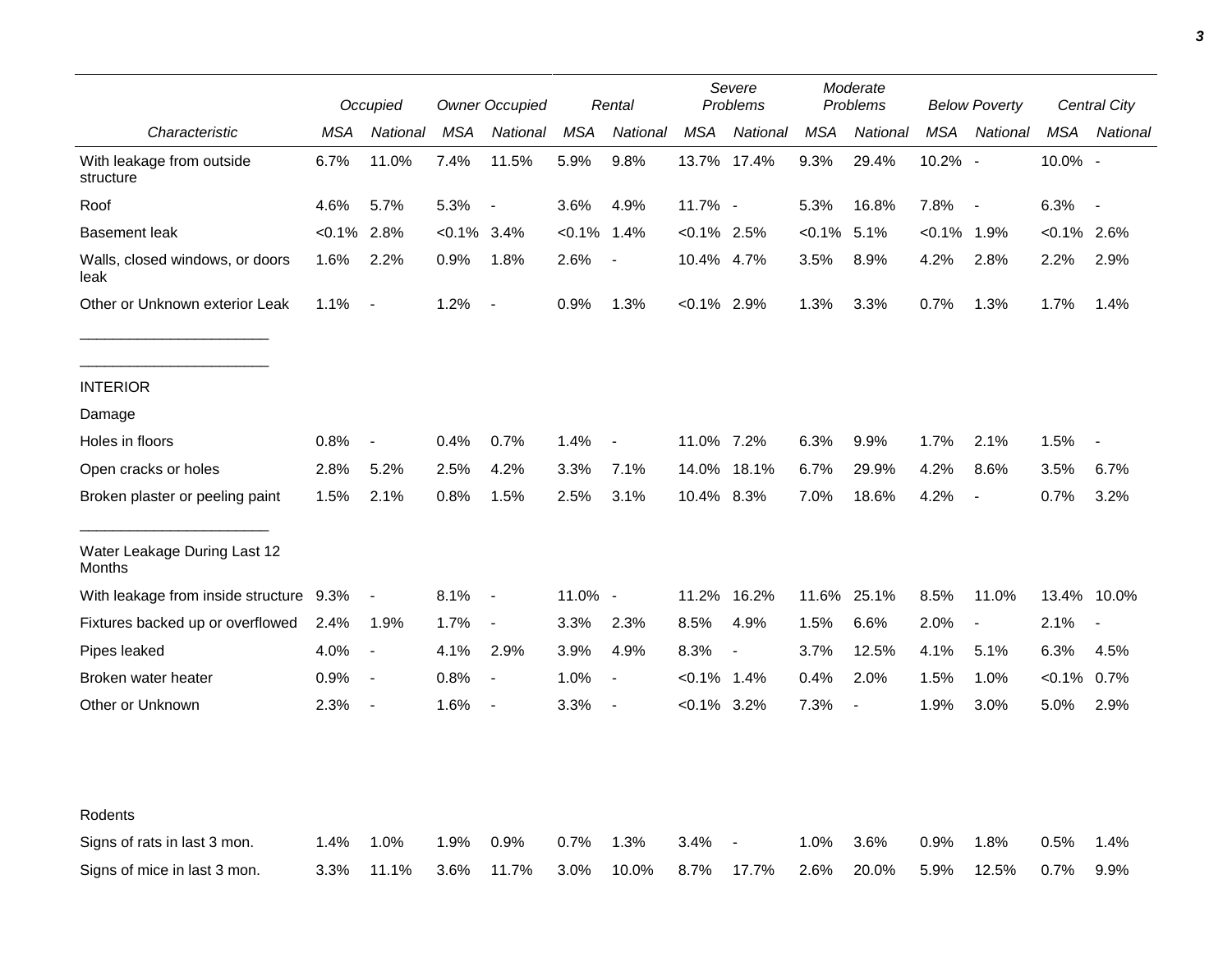|                                                           |             | Occupied                 |                | <b>Owner Occupied</b>    |                | Rental                   |                | Severe<br>Problems |                | Moderate<br>Problems | <b>Below Poverty</b> |                          |                | <b>Central City</b>      |
|-----------------------------------------------------------|-------------|--------------------------|----------------|--------------------------|----------------|--------------------------|----------------|--------------------|----------------|----------------------|----------------------|--------------------------|----------------|--------------------------|
| Characteristic                                            | <b>MSA</b>  | National                 | <b>MSA</b>     | National                 | <b>MSA</b>     | National                 | <b>MSA</b>     | National           | <b>MSA</b>     | National             | <b>MSA</b>           | National                 | <b>MSA</b>     | National                 |
| Signs of rodents, not sure which<br>kind in last 3 mon.   | 0.8%        | $\overline{a}$           | 0.6%           |                          | 1.0%           |                          | $< 0.1\%$      | 1.5%               | 0.9%           | 1.6%                 | 3.2%                 | 1.0%                     | 0.3%           | 0.7%                     |
| Electrical                                                |             |                          |                |                          |                |                          |                |                    |                |                      |                      |                          |                |                          |
| No electrical wiring                                      | $< 0.1\%$ - |                          | $< 0.1\%$ -    |                          | $< 0.1\%$ 0.2% |                          | $<0.1\%$       | 3.2%               | $< 0.1\%$      | 0.1%                 | $<0.1\%$ 0.3%        |                          | $< 0.1\%$ 0.1% |                          |
| Exposed wiring                                            | 1.0%        | 1.6%                     | 1.1%           | $\overline{\phantom{a}}$ | 0.9%           | 2.1%                     | 3.3%           | 6.2%               | 1.0%           | 3.9%                 | 1.4%                 | 2.5%                     | 0.7%           | 1.6%                     |
| Rooms without electric outlets                            | 0.6%        | $\blacksquare$           | 0.7%           |                          | 0.6%           | 1.2%                     | 1.8%           | 6.5%               | 5.5%           | 2.2%                 | 0.2%                 | 1.4%                     | 0.1%           | 1.0%                     |
| Fuses/breakers blown in last 3<br>mon.                    | 7.3%        | 9.4%                     | 7.0%           | 9.4%                     | 7.8%           | 9.4%                     | 10.6%          | 14.7%              | 5.7%           | 15.1%                | 9.2%                 | $\blacksquare$           | 9.0%           | $\overline{\phantom{a}}$ |
| Sanitation                                                |             |                          |                |                          |                |                          |                |                    |                |                      |                      |                          |                |                          |
| Lacking complete kitchen facilities                       | 5.4%        | 1.7%                     | 0.7%           |                          | 12.0%          | 4.0%                     | 18.0% 8.4%     |                    |                | 86.3% 44.4%          | 6.5%                 | 3.3%                     | 11.7%          | 2.8%                     |
| Lacking some or all plumbing<br>facilities                | 1.7%        | 1.3%                     | 0.8%           | $\overline{\phantom{a}}$ | 3.0%           | 2.1%                     | 78.0% -        |                    | $< 0.1\%$ 0.0% |                      | 0.9%                 | 2.1%                     | 0.4%           | 1.8%                     |
| Water not safe to drink                                   | 16.9% 8.3%  |                          | 11.4% 6.2%     |                          |                | 24.4% 12.3%              | 29.4%          | 14.7%              | 25.6%          | 14.9%                | 30.1%                | 13.1%                    | 34.6%          | 10.1%                    |
| Water stoppage in last 3 mon.                             | 4.6%        | $\overline{a}$           | 3.5%           | $\overline{\phantom{a}}$ | 6.1%           | $\overline{a}$           | 6.8%           | 8.3%               | 3.0%           | 9.4%                 | 8.2%                 | 4.8%                     | 7.2%           | 4.0%                     |
| No flush toilets working some time 1.5%<br>in last 3 mon. |             | 1.9%                     | 1.0%           | $\overline{\phantom{a}}$ | 2.2%           | 3.4%                     | 6.6%           | $\blacksquare$     | 4.2%           | 9.8%                 | 5.6%                 | 3.4%                     | 2.6%           | $\overline{\phantom{a}}$ |
| With sewage disposal breakdowns 1.2%<br>in last 3 mon.    |             | $\overline{\phantom{a}}$ | 1.0%           | 1.2%                     | 1.4%           | $\overline{\phantom{a}}$ | 8.0%           | 3.7%               | 1.2%           | 5.0%                 | 1.9%                 | $\overline{\phantom{a}}$ | 0.9%           | 1.6%                     |
| Septic tank, cesspool, chemical<br>toilet                 | 0.1%        | 19.6%                    | 0.2%           | 25.7%                    | $< 0.1\%$ 7.5% |                          |                | $< 0.1\%$ 15.6%    |                | $< 0.1\%$ 16.1%      | 0.1%                 | 14.7%                    | 0.2%           | 1.3%                     |
| With septic tank or cesspool<br>breakdowns in last 3 mon. | $< 0.1\%$   | 0.3%                     | $< 0.1\%$ 0.3% |                          | $< 0.1\%$ 0.2% |                          | $< 0.1\%$ 0.8% |                    | $< 0.1\%$ 0.8% |                      | $< 0.1\%$ 0.4%       |                          | $< 0.1\%$ -    |                          |

## HEATING/FUEL

Main Heating Equipment Warm-air furnace **75.8% - 87.0% 67.9% 60.5% - 56.5% - 50.8% 39.1%** 52.3% - 65.8% -Steam or hot water system 0.3% 11.0% 0.2% 9.7% 0.5% 13.5% <0.1% 18.6% 0.5% 14.0% 1.3% 10.9% 0.1% 15.6%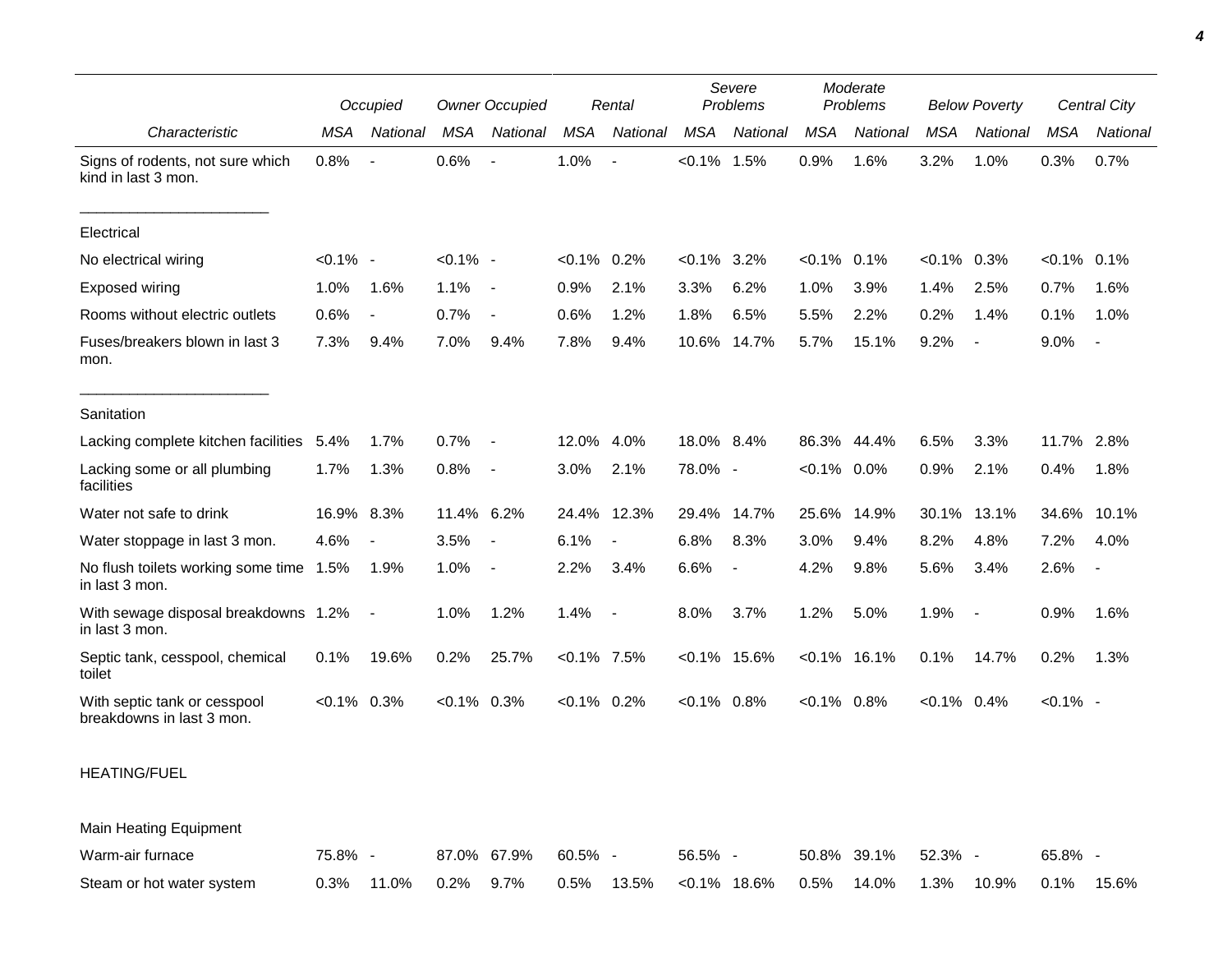|                                                         | Occupied    |                          | <b>Owner Occupied</b> |                          | Rental         |                          | Severe<br>Problems |                     | Moderate<br>Problems |                          | <b>Below Poverty</b> |                          | <b>Central City</b> |                          |
|---------------------------------------------------------|-------------|--------------------------|-----------------------|--------------------------|----------------|--------------------------|--------------------|---------------------|----------------------|--------------------------|----------------------|--------------------------|---------------------|--------------------------|
| Characteristic                                          | <b>MSA</b>  | National                 | <b>MSA</b>            | National                 | <b>MSA</b>     | National                 | <b>MSA</b>         | National            | <b>MSA</b>           | National                 | <b>MSA</b>           | National                 | <b>MSA</b>          | National                 |
| Electric heat pump                                      | 1.5%        | 11.8%                    | 1.9%                  | 12.9%                    | 1.0%           | 9.6%                     | $< 0.1\%$ 7.1%     |                     | 0.4%                 | 4.8%                     | 0.4%                 | 9.7%                     | 1.3%                | 8.5%                     |
| Built-in electric units                                 | 3.1%        | 4.2%                     | 1.6%                  | 2.6%                     | 5.2%           | 7.4%                     | 10.0% 5.2%         |                     | 8.3%                 | 5.6%                     | 2.8%                 | 5.9%                     | 2.0%                | 3.9%                     |
| Floor, wall, or other built-in hot air<br>without ducts | 15.7%       | 3.9%                     | 6.8%                  | 2.4%                     | 27.8% 6.9%     |                          | 25.0% 7.0%         |                     | 29.9%                | 5.6%                     | 29.9%                | 6.7%                     | 28.0% 5.2%          |                          |
| Room heaters with flue                                  | 0.5%        | 0.8%                     | 0.2%                  | 0.7%                     | 0.9%           | $\blacksquare$           | $< 0.1\%$          | 1.1%                | 0.2%                 | 1.1%                     | 1.3%                 | $\overline{\phantom{a}}$ | $< 0.1\%$           | 0.6%                     |
| Room heaters without flue                               | 0.3%        | 1.0%                     | 0.5%                  | 0.8%                     | 0.1%           | 1.2%                     | 0.6%               | 2.5%                | 5.4%                 | 25.2%                    | 0.1%                 | 2.2%                     | 0.3%                | 0.7%                     |
| Portable electric heaters                               | 1.3%        | $\blacksquare$           | 1.1%                  | $\overline{\phantom{a}}$ | 1.5%           | 1.8%                     | 7.3%               | 3.9%                | 0.9%                 | 2.0%                     | 5.6%                 | 3.0%                     | 0.4%                | 1.4%                     |
| <b>Stoves</b>                                           | $< 0.1\%$ - |                          | $< 0.1\%$ -           |                          | $< 0.1\%$ 0.5% |                          | $< 0.1\%$ 4.0%     |                     | $< 0.1\%$ -          |                          | $< 0.1\%$ -          |                          | $< 0.1\%$ 0.1%      |                          |
| Fireplace with inserts                                  | $< 0.1\%$ - |                          | $< 0.1\%$ 0.2%        |                          | $< 0.1\%$ -    |                          | $< 0.1\%$ 0.1%     |                     | $< 0.1\%$            | 0.1%                     | $< 0.1\%$ 0.1%       |                          |                     | $< 0.1\%$ $< 0.1\%$      |
| Fireplace without inserts                               | 0.2%        | $\overline{\phantom{a}}$ | $< 0.1\%$ -           |                          | 0.4%           | $< 0.1\%$                | $< 0.1\%$ 0.2%     |                     | 0.2%                 | $\overline{\phantom{a}}$ | 0.1%                 | $\overline{\phantom{a}}$ | 0.1%                | $\sim$                   |
| Other                                                   | 0.3%        | $\overline{\phantom{a}}$ | 0.1%                  | $\overline{\phantom{a}}$ | 0.6%           | $\overline{\phantom{a}}$ | 0.6%               | 1.1%                | $< 0.1\%$ 0.3%       |                          | 1.5%                 | 0.7%                     | 0.2%                | $\overline{\phantom{a}}$ |
| No heating equipment                                    | 0.9%        | 0.4%                     | 0.6%                  | 0.3%                     | 1.4%           | 0.7%                     | $< 0.1\%$          | 1.1%                | 3.1%                 | 0.7%                     | 4.4%                 | 0.6%                     | 1.7%                | 0.7%                     |
| Cooking stove                                           | 0.1%        | $\blacksquare$           | $< 0.1\%$ -           |                          | 0.1%           | $\overline{\phantom{a}}$ | $< 0.1\%$ 0.2%     |                     | 0.2%                 | $\overline{\phantom{a}}$ | 0.1%                 | $\overline{\phantom{a}}$ | $< 0.1\%$ 0.1%      |                          |
| <b>Water Heating Fuel</b>                               |             |                          |                       |                          |                |                          |                    |                     |                      |                          |                      |                          |                     |                          |
| Electricity                                             | 11.6%       | 41.3%                    | 8.0%                  | 39.0%                    |                | 16.5% 45.7%              | 16.3%              | 38.7%               | 26.8%                | 39.0%                    | 12.0%                | 46.9%                    | 11.4% 31.9%         |                          |
| Gas, LP/bottled gas                                     |             | 88.1% 54.3%              | 91.9%                 | 56.6%                    |                | 83.0% 49.7%              | 83.7%              | 53.8%               |                      | 72.9% 55.2%              | 87.8%                | 49.2%                    | 88.4% 62.8%         |                          |
| Fuel oil                                                | 0.1%        | 4.1%                     | $< 0.1\%$ 4.0%        |                          | 0.3%           | 4.3%                     | $< 0.1\%$ 6.5%     |                     | $< 0.1\%$ 5.1%       |                          | $< 0.1\%$ 3.6%       |                          | $< 0.1\%$ 5.0%      |                          |
| Kerosene or other liquid fuel                           | $< 0.1\%$ - |                          | $< 0.1\%$ -           |                          | $< 0.1\%$ -    |                          |                    | $< 0.1\%$ $< 0.1\%$ | $< 0.1\%$            | 0.1%                     | $< 0.1\%$ -          |                          | $< 0.1\%$ -         |                          |
| Other                                                   | 0.2%        | $\blacksquare$           | 0.1%                  | 0.4%                     | 0.2%           | $\overline{\phantom{a}}$ | $< 0.1\%$          | 1.0%                | 0.3%                 | 0.5%                     | 0.3%                 | $\blacksquare$           | 0.1%                | $\sim$                   |
| Clothes Dryer(,000)                                     | 715         | 93,052                   | 540                   | 72,397                   | 174            | 20,655                   | 10 <sup>°</sup>    | 1,139               | 21                   | 2,344                    | 52                   | 9,825                    | 55                  | 21,908                   |
| Have Clothes Dryer                                      | 72.7% -     |                          | 95.3% -               |                          |                | 41.9% 53.2%              | 44.4%              | 54.2%               | 36.4%                | 56.8%                    | 46.3% 61.2%          |                          | 58.1% -             |                          |
| Electricity                                             | 25.6%       | 78.1%                    | 22.0%                 | 76.4%                    | 36.6%          | 84.0%                    | 24.6%              | 78.9%               | 55.5%                | 82.5%                    | 30.4%                | 82.1%                    | 22.2%               | 74.3%                    |
| Gas, LP gas (liquid propane)                            | 74.4%       | 21.8%                    | 78.0% 23.5%           |                          | 63.2%          | 15.8%                    | 75.4%              | 21.0%               | 44.5%                | 17.5%                    | 69.3%                | 17.8%                    | 77.8%               | 25.6%                    |
| Other                                                   | 0.1%        | $\blacksquare$           |                       | $< 0.1\%$ $< 0.1\%$      | 0.2%           |                          | $< 0.1\%$ 0.1%     |                     |                      | $< 0.1\%$ $< 0.1\%$      | 0.3%                 | $\overline{\phantom{a}}$ | $< 0.1\%$ 0.1%      |                          |

Heating Problems

\_\_\_\_\_\_\_\_\_\_\_\_\_\_\_\_\_\_\_\_\_\_\_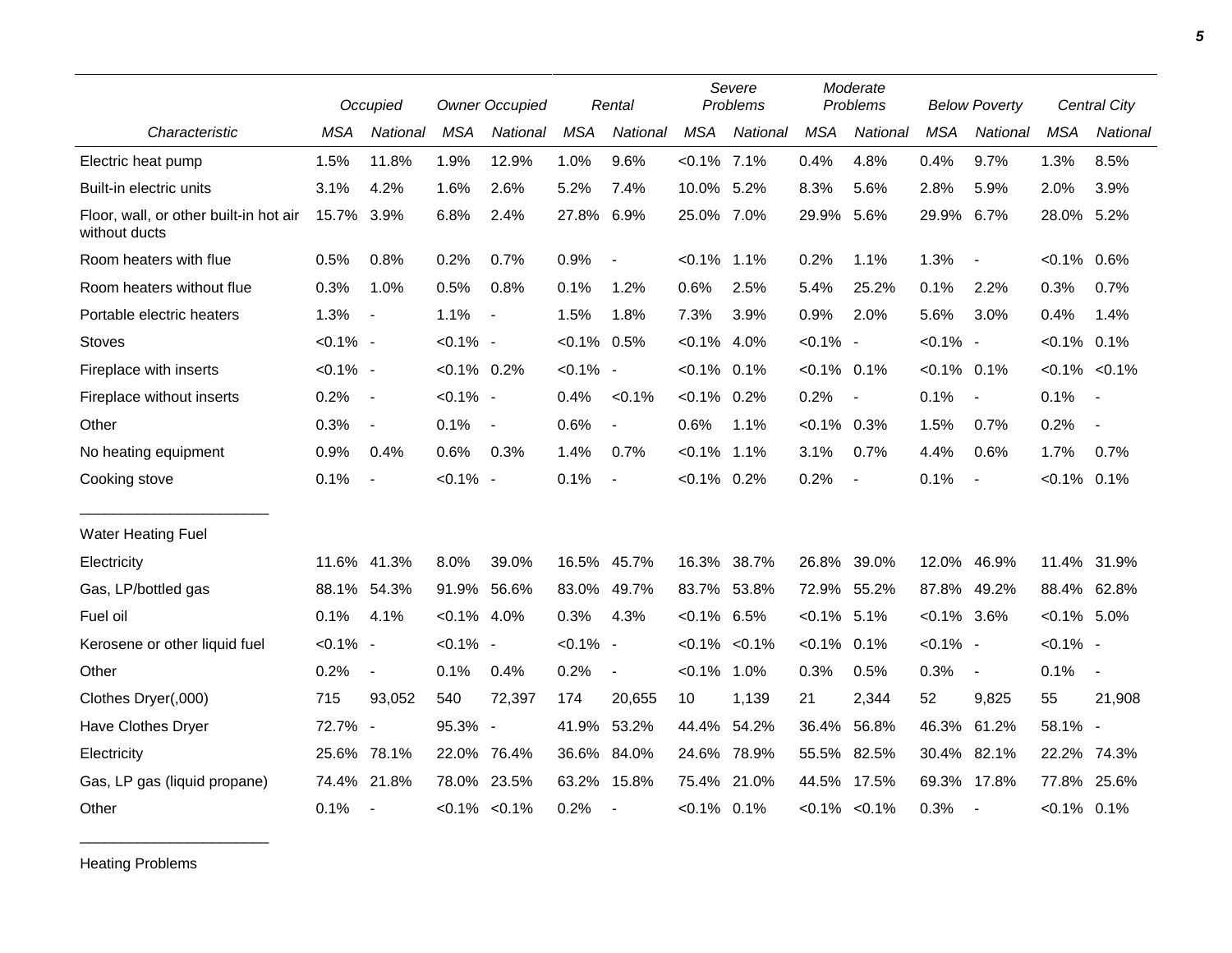|                                                             |                | Occupied                 |                | <b>Owner Occupied</b>    |                | Rental         |                | Severe<br>Problems       |            | Moderate<br>Problems |                | <b>Below Poverty</b>     |                | Central City |  |
|-------------------------------------------------------------|----------------|--------------------------|----------------|--------------------------|----------------|----------------|----------------|--------------------------|------------|----------------------|----------------|--------------------------|----------------|--------------|--|
| Characteristic                                              | MSA            | National                 | MSA            | National                 | <b>MSA</b>     | National       | <b>MSA</b>     | National                 | <b>MSA</b> | <b>National</b>      | <b>MSA</b>     | <b>National</b>          | MSA            | National     |  |
| Uncomfortably cold for 24 hours or 4.2%<br>more last winter |                | 9.1%                     | 2.7%           | 7.7%                     | 6.6%           | 12.5%          | 27.3%          | 43.7%                    | 5.7%       | 22.2%                | 5.4%           | 13.7%                    | 7.4%           | 10.1%        |  |
| Heating equipment breakdowns                                | 1.3%           | 2.3%                     | 1.2%           | 1.9%                     | 1.6%           | 3.2%           | 21.8%          | 31.2%                    | 0.6%       | 4.1%                 | 2.5%           | 3.8%                     | 3.2%           |              |  |
| Other causes                                                | 2.7%           | 5.9%                     | 1.5%           | 5.5%                     | 4.2%           | 6.7%           | 8.9%           | 11.0%                    | 4.4%       | 15.4%                | 3.9%           | 8.0%                     | 3.5%           | 6.0%         |  |
| Utility interruption                                        | 0.1%           | 1.9%                     | $< 0.1\%$      | 2.3%                     | 0.3%           | 1.1%           | 5.5%           | 1.5%                     | $< 0.1\%$  | 1.9%                 | 1.1%           | 1.6%                     | $< 0.1\%$      | 1.1%         |  |
| Inadequate heating capacity                                 | 0.3%           | 1.1%                     | 0.2%           | 0.7%                     | 0.4%           | 2.0%           | 0.6%           | 3.9%                     | 0.7%       | 5.4%                 | 0.3%           | 2.2%                     | 0.8%           | 1.7%         |  |
| Inadequate insulation                                       | 0.7%           | 1.1%                     | 0.3%           | 0.7%                     | 1.2%           | 1.8%           | 6.7%           | 3.1%                     | $< 0.1\%$  | 5.0%                 | 1.3%           | 2.0%                     | 0.3%           | 1.4%         |  |
| Cost of heating                                             | 1.0%           |                          | 0.4%           | 1.0%                     | 1.8%           | 1.1%           | $< 0.1\%$      | 1.7%                     | 2.7%       |                      | 1.5%           | $\overline{\phantom{a}}$ | 2.1%           | 0.8%         |  |
| Other                                                       | 0.9%           | 1.3%                     | 0.7%           | 1.2%                     | 1.1%           | 1.6%           | 7.2%           | 3.5%                     | 1.0%       | 3.2%                 | 1.9%           | $\overline{\phantom{a}}$ | 0.5%           | 1.6%         |  |
| <b>SELECTED PHYSICAL</b><br><b>PROBLEMS</b>                 |                |                          |                |                          |                |                |                |                          |            |                      |                |                          |                |              |  |
| Severe Physical Problems(,000)                              | 22             | 2,103                    | 6              | 907                      | 16             | 1,196          | 22             | 2,103                    |            |                      | 3              | 522                      | $\mathbf{1}$   | 909          |  |
| Severe physical problems                                    | 2.2%           | $\overline{\phantom{a}}$ | 1.0%           | $\overline{\phantom{a}}$ | 3.8%           | $\blacksquare$ | 100%           | $\overline{\phantom{a}}$ |            |                      | 2.7%           | 3.3%                     | 0.8%           | 2.7%         |  |
| Plumbing                                                    | 1.7%           | 1.2%                     | 0.8%           | $\overline{\phantom{a}}$ | 3.0%           | 2.1%           | 78.0% -        |                          |            |                      | 0.9%           | 2.1%                     | 0.4%           | 1.8%         |  |
| Heating                                                     | 0.5%           | $\overline{\phantom{a}}$ | 0.2%           | $\overline{\phantom{a}}$ | 0.8%           | $\blacksquare$ | 21.8%          | 28.6%                    |            |                      | 1.6%           | 1.1%                     | 0.4%           | 0.8%         |  |
| Electric                                                    | $< 0.1\%$ 0.1% |                          | $<0.1\%$ 0.1%  |                          | <0.1% -        |                | $< 0.1\%$ 3.1% |                          |            |                      | <0.1%          | 0.1%                     | $< 0.1\%$ -    |              |  |
| Hallways                                                    | $< 0.1\%$ 0.0% |                          | $< 0.1\%$ 0.0% |                          | $< 0.1\%$ 0.0% |                | $< 0.1\%$ 0.0% |                          |            |                      | $< 0.1\%$      | 0.0%                     | $< 0.1\%$ 0.0% |              |  |
| Upkeep                                                      | 0.2%           | $\overline{\phantom{a}}$ | $< 0.1\%$ -    |                          | 0.3%           | $\blacksquare$ | 7.2%           | 2.5%                     |            | ÷.                   | 1.2%           | 0.1%                     | $< 0.1\%$ 0.1% |              |  |
| Moderate Physical Problems(,000)                            | 58             | 4,126                    | 7              | 1,568                    | 50             | 2,558          | $\mathbf{r}$   |                          | 58         | 4,126                | $\overline{7}$ | 1,170                    | 11             | 1,628        |  |
| Moderate physical problems                                  | 5.8%           | 3.6%                     | 1.3%           | 2.1%                     | 12.1%          | 6.6%           |                |                          | 100%       | $\blacksquare$       | 6.7%           | $\overline{\phantom{a}}$ | 12.0%          | 4.9%         |  |
| Plumbing                                                    | $< 0.1\%$ -    |                          | $< 0.1\%$ -    |                          | $< 0.1\%$      | 0.4%           |                |                          | 0.4%       | 5.2%                 | $< 0.1\%$ 0.4% |                          | $< 0.1\%$ 0.3% |              |  |
| Heating                                                     | 0.3%           | 0.9%                     | 0.5%           | 0.8%                     | 0.1%           | 1.1%           |                |                          | 5.4%       | 25.2%                | 0.1%           | 2.1%                     | 0.1%           | 0.7%         |  |
| Upkeep                                                      | 5.0%           | 1.6%                     | 0.7%           | $\overline{\phantom{a}}$ | 11.0%          | 3.7%           |                |                          | 86.3%      | 44.4%                | 5.2%           | 2.9%                     | 11.6%          | 2.6%         |  |
| Hallways                                                    | $< 0.1\%$      | 0.0%                     | $< 0.1\%$      | 0.0%                     | $< 0.1\%$      | 0.0%           |                |                          | $< 0.1\%$  | 0.0%                 | $< 0.1\%$      | 0.0%                     | $< 0.1\%$      | $0.0\%$      |  |
| Kitchen                                                     | 0.5%           | 1.0%                     | 0.1%           | 0.7%                     | 0.9%           | 1.7%           |                |                          | 8.2%       | 28.2%                | 1.3%           | 2.3%                     | 0.3%           | 1.6%         |  |

\_\_\_\_\_\_\_\_\_\_\_\_\_\_\_\_\_\_\_\_\_\_\_